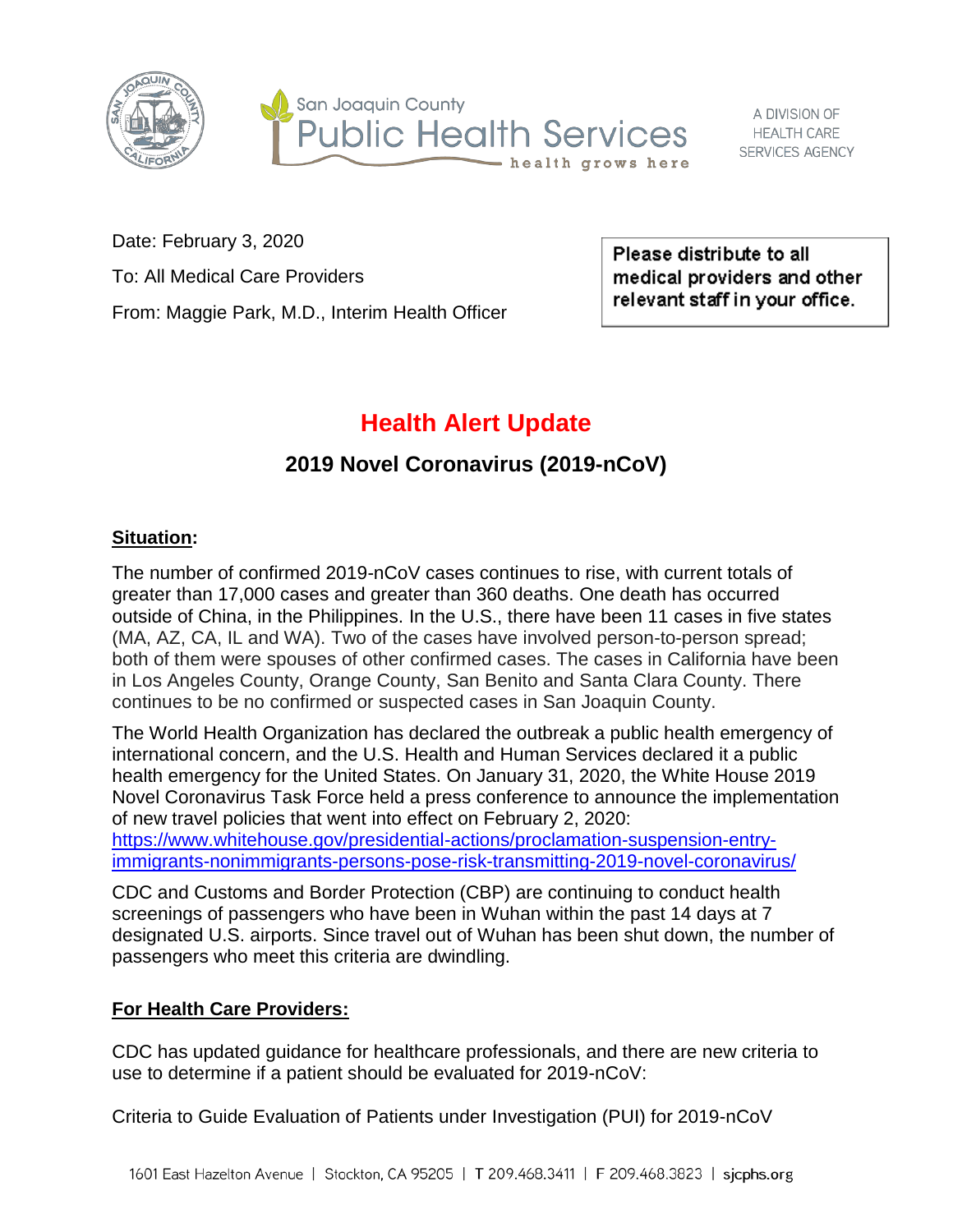| <b>Clinical Features</b>                                                                                                           | & | <b>Epidemiologic Risk</b>                                                                                                                                               |
|------------------------------------------------------------------------------------------------------------------------------------|---|-------------------------------------------------------------------------------------------------------------------------------------------------------------------------|
| Fever or signs/symptoms of<br>lower respiratory illness (e.g.<br>cough or shortness of breath)                                     |   | <b>AND</b> Any person, including health care workers, who<br>has had close contact with a laboratory-<br>confirmed 2019-nCoV patient within 14 days of<br>symptom onset |
| Fever and signs/symptoms<br>of a lower respiratory illness<br>(e.g., cough or shortness of<br>breath)                              |   | <b>AND</b> A history of travel from <b>Hubei Province</b> ,<br>China <sup>5</sup> within 14 days of symptom onset                                                       |
| Fever and signs/symptoms<br>of a lower respiratory illness<br>(e.g., cough or shortness of<br>breath) requiring<br>hospitalization |   | AND A history of travel from mainland China within 14<br>days of symptom onset                                                                                          |

The criteria are intended to serve as guidance for evaluation. Patients should be evaluated and discussed with public health departments on a case-by-case basis if their clinical presentation or exposure history is equivocal (e.g., uncertain travel or exposure).

CDC has also developed a flowsheet to assist healthcare professionals with patient evaluation: [https://www.cdc.gov/coronavirus/2019-ncov/hcp/identify-assess](https://www.cdc.gov/coronavirus/2019-ncov/hcp/identify-assess-flowchart.html)[flowchart.html](https://www.cdc.gov/coronavirus/2019-ncov/hcp/identify-assess-flowchart.html)

Immediately notify San Joaquin County Public Health Services of any suspected cases by calling (209) 468-3828. After hours and on weekends, call (209) 468-6000.